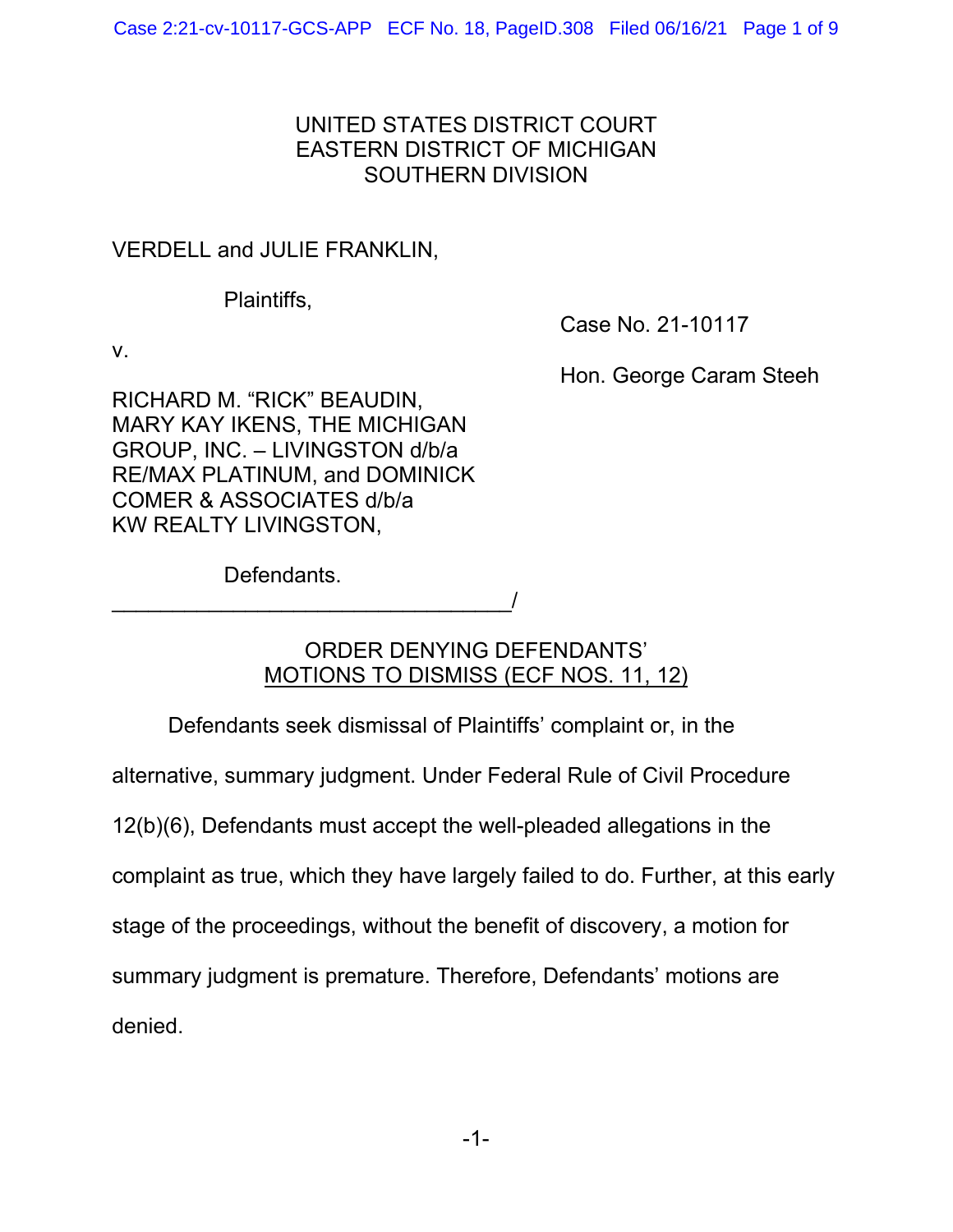#### BACKGROUND FACTS

Verdell and Julie Franklin are an interracial couple who were interested in purchasing a cottage on Zukey Lake, in Hamburg Township, Michigan. The area is mostly white and there are no African-American homeowners on the lake. The Franklins have visited friends who own a cottage on the lake for about ten years. ECF No. 1 at ¶¶ 14-16. Their friends spotted a for-sale listing for a cottage near them on September 3, 2020, and shared it with the Franklins. *Id.* at ¶¶ 22-23. The property was listed by agent Rick Beaudin and the listing agency was KW Realty Livingston.

On the morning of September 4, 2020, Julie Franklin, who is white, called the number on the listing to request a showing. *Id.* at ¶ 25. Agent Mary Kay Ikens returned her call and scheduled a showing for 2 p.m. that same day. *Id.* at ¶¶ 26, 29. Julie Franklin and Verdell Franklin, who is African American, toured the house with Ikens. The Franklins allege that Ikens "demonstrated no interest in the Franklins as potential buyers" and did not ask about their occupations or their qualifications to purchase a second home. *Id.* at ¶ 34.

At the end of the showing, the Franklins informed Ikens that they wished to put an offer on the house immediately. ECF No. 1 at ¶ 35. They

-2-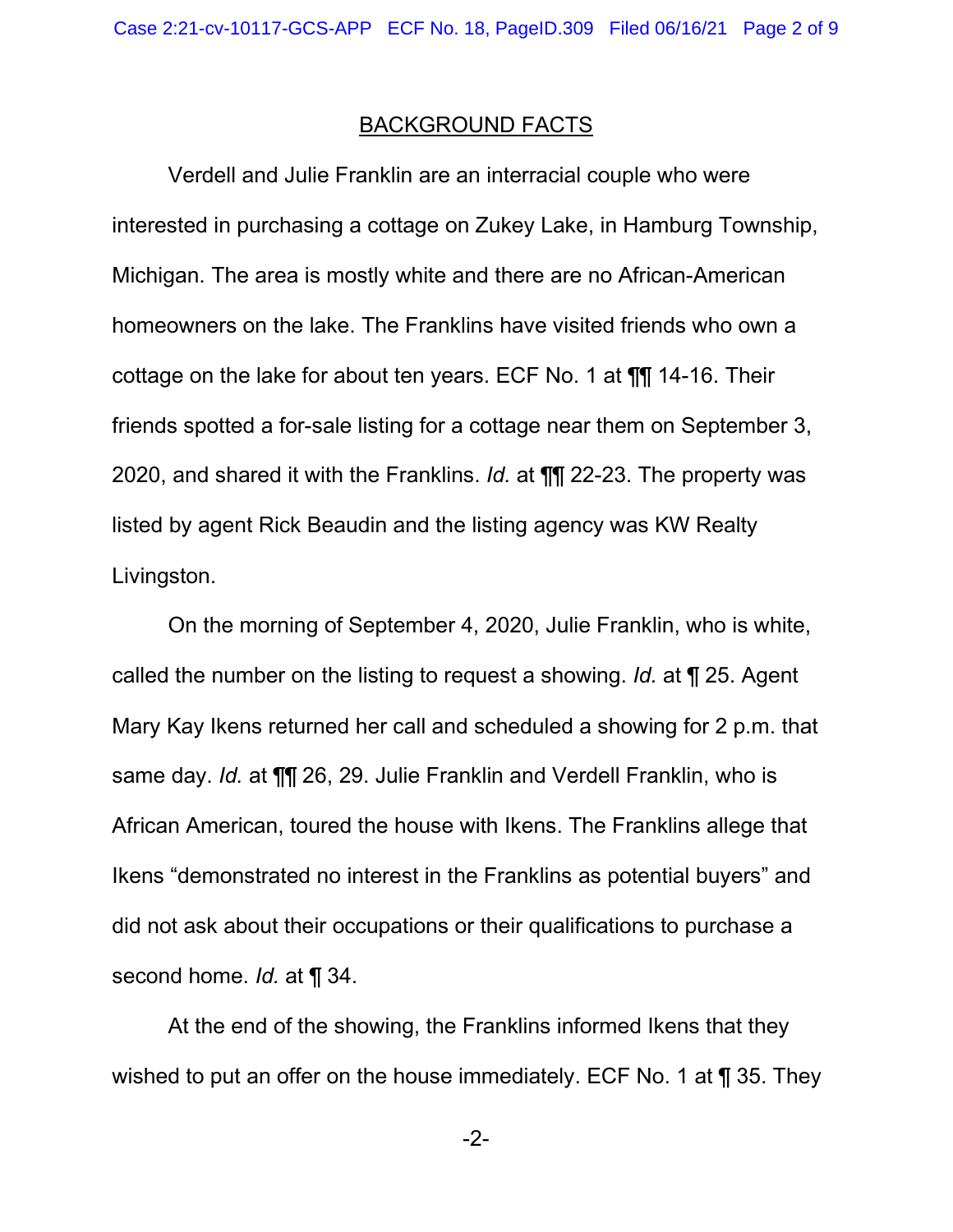allege that she "reacted in an awkward way" and told them that she had to show her friend a home nearby. *Id.* at ¶ 36. The Franklins waited for about an hour and a half, then texted Ikens to ask what happened, as they wanted to put in an offer and head home. *Id.* at ¶¶ 37-38. When Ikens did not reply, the Franklins called her. She told them, "I am on my way back and I have talked to my boss and have more information about the property." *Id.* at ¶ 39. Ikens told them that her "boss" was Rick Beaudin, the listing agent. *Id.* at ¶¶ 40-41.

When Ikens returned, the Franklins filled out and signed a standard purchase agreement, with an offer of \$300,000 for the property, which was listed at \$350,000. ECF No. 1 at ¶¶ 42-43. The Franklins stated that it was a "starting" offer and that they were prepared to pay more. *Id.* Ikens told them that unless they were willing to offer \$350,000 in cash, the sellers would ignore their offer and they would continue to show the house to prospective buyers. *Id.* Ikens also allegedly said that the sellers were insisting on an "as is" sale, with no inspection. *Id.*at ¶¶ 47-48. According to Ikens, only higher, cash offers would be considered and the Franklins' offer "would go in a pile to be ignored." *Id.* at ¶ 50. The Franklins allege that these statements were false and were made to dissuade them from making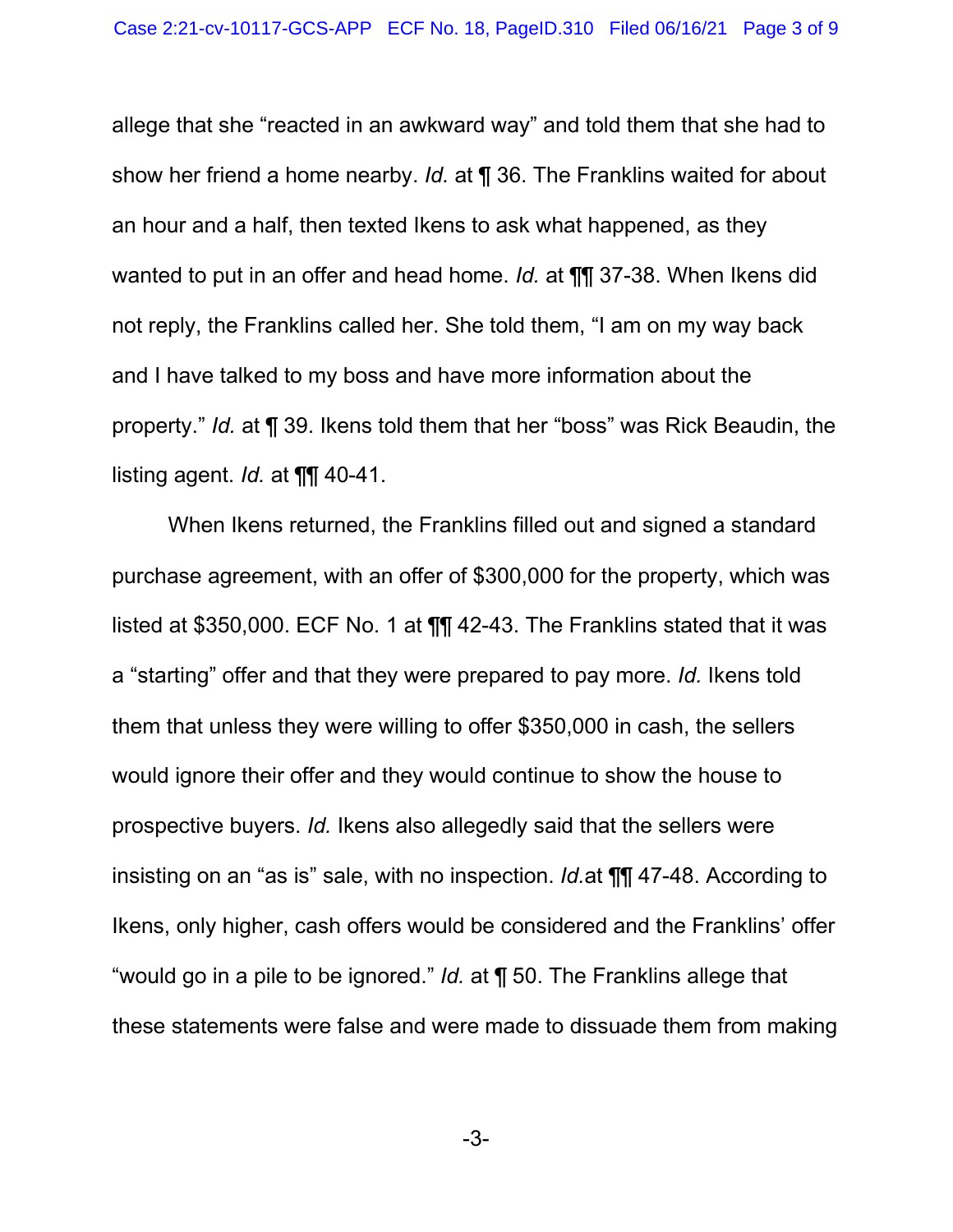an offer on the property. *Id.* at ¶¶ 45-53. The Franklins did not put in an offer, believing the effort to be futile.

On September 10, 2020, the Zukey Lake cottage was listed as "pending" a sale. *Id.* at ¶ 55. On October 28, 2020, the home was listed as "sold" for \$300,000. *Id.* at ¶ 56. The home was purchased by a white man who did not pay cash, but obtained a mortgage loan. *Id.* at ¶¶ 57-58. The buyer was also able to have the home inspected before the closing. *Id.* at ¶ 59.

The Franklins allege that Ikens and Beaudin worked together to dissuade them from purchasing the property because of their race. They allege the following causes of action: discrimination in violation of the Fair Housing Act, 42 U.S.C. § 3604; violation of property rights because of race, in violation of 42 U.S.C. § 1982; conspiracy to violate civil rights, in violation of 42 U.S.C. § 1985 and § 1986; and discrimination in real estate transactions, in violation of the Michigan Elliott-Larsen Civil Rights Act.

#### LAW AND ANALYSIS

### I. Standard of Review

Under Fed. R. Civ. P. 8(a)(2), a complaint must contain "a short and plain statement of the claim showing that the pleader is entitled to relief." Although this standard does not require "detailed factual allegations," it

-4-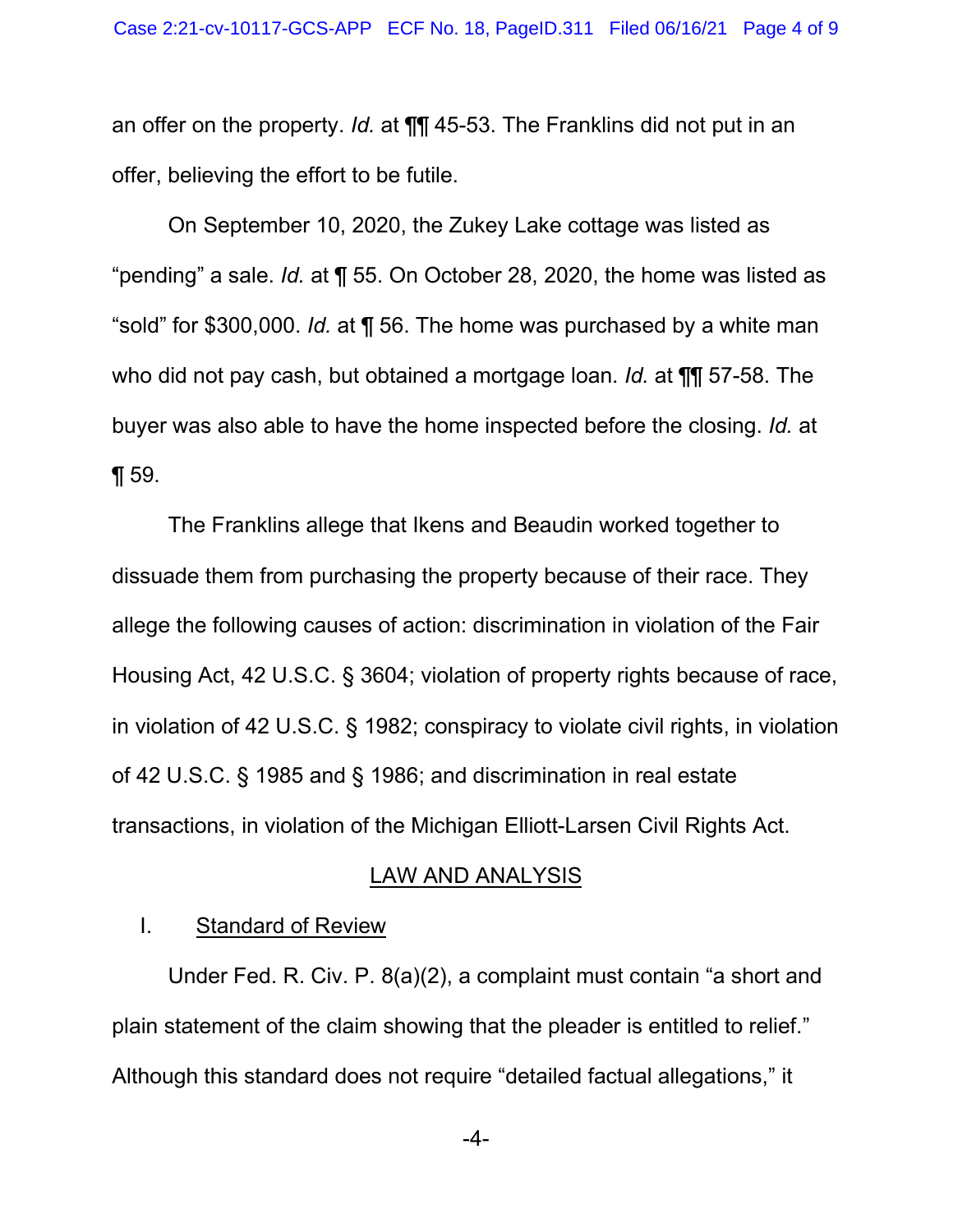does require more than "labels and conclusions" or "a formulaic recitation of the elements of a cause of action." *Bell Atlantic Corp. v. Twombly*, 550 U.S. 544, 555 (2007). An "unadorned, the defendant-unlawfully-harmed-me accusation" is insufficient. *Ashcroft v. Iqbal*, 556 U.S. 662, 678 (2009). Rather, to survive a motion to dismiss, the plaintiff must allege facts that, if accepted as true, are sufficient "to raise a right to relief above the speculative level" and to "state a claim to relief that is plausible on its face." *Twombly*, 550 U.S. at 570. "A claim has facial plausibility when the plaintiff pleads factual content that allows the court to draw the reasonable inference that the defendant is liable for the misconduct alleged." *Iqbal*, 556 U.S. at 678.

#### II. Housing Discrimination

The Fair Housing Act prohibits the refusal "to sell or rent after the making of a bona fide offer, or to refuse to negotiate for the sale or rental of, or otherwise make unavailable or deny, a dwelling to any person because of race" and prohibits discrimination "against any person in the terms, conditions, or privileges of sale or rental of a dwelling, or in the provision of services or facilities in connection therewith, because of race. . . ." 42 U.S.C. § 3604(a), (b). Pursuant to 42 U.S.C. § 1982, "[a]ll citizens of the United States shall have the same right, in every State and

-5-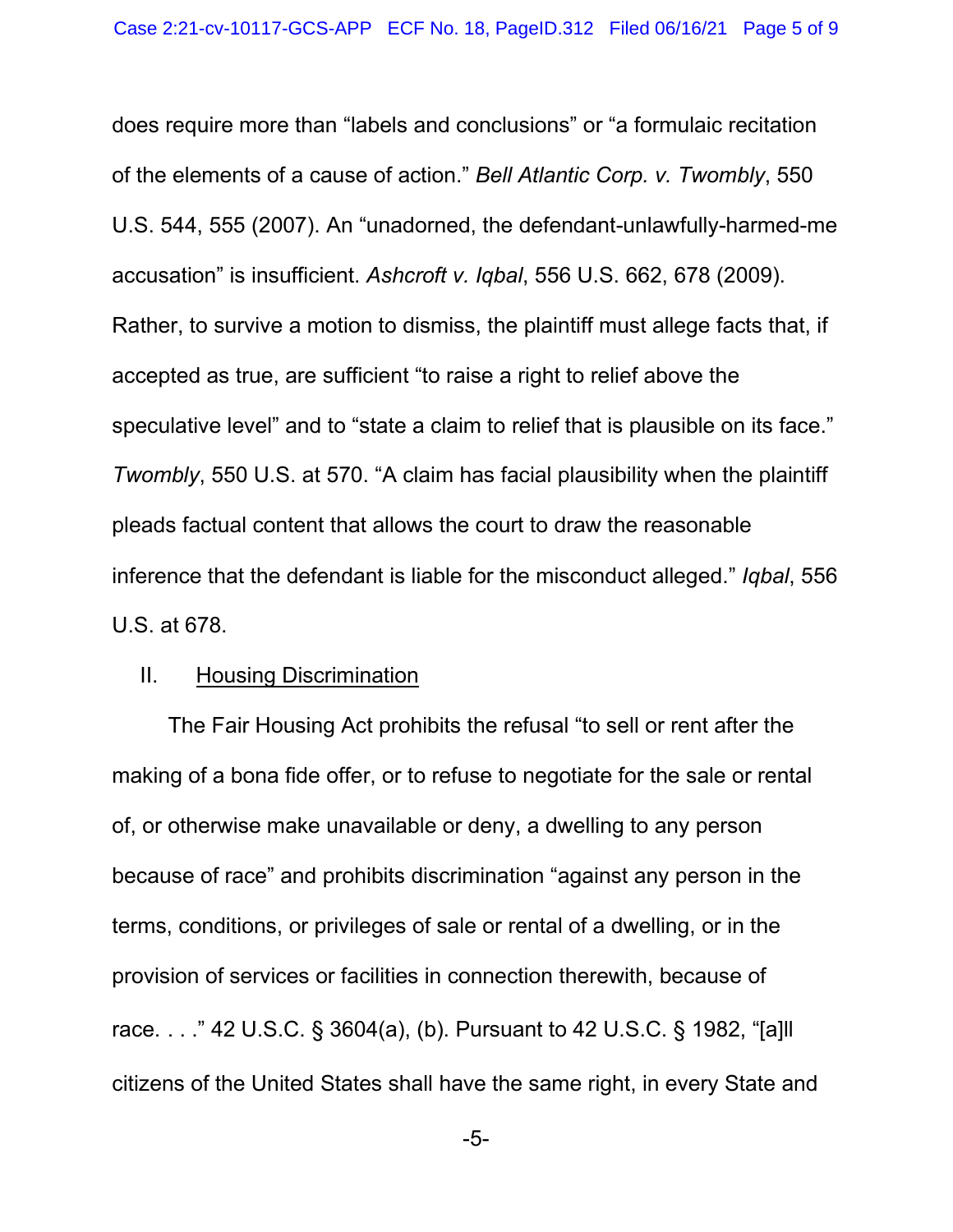Territory, as is enjoyed by white citizens thereof to inherit, purchase, lease, sell, hold, and convey real and personal property." *Id.* Similarly, M.C.L. § 37.2502 prohibits discrimination in real estate transactions.

The familiar *McDonnell Douglas* burden-shifting framework applies to federal housing discrimination claims that rely upon circumstantial evidence, "whether they are brought under the FHA or 42 U.S.C. §§ 1981 or 1982." *Lindsay v. Yates*, 498 F.3d 434, 439 (6th Cir. 2007) (citing *Mencer v. Princeton Square Apts*., 228 F.3d 631 (6th Cir. 2000)). This framework similarly applies to housing discrimination claims under Michigan law. *Mencer*, 228 F.3d at 634 ("In interpreting Michigan's fair housing law, we refer to its federal counterpart for guidance."). A plaintiff may establish a prima facie case of discrimination by showing "(1) that he or she is a member of a racial minority, (2) that he or she applied for and was qualified to rent or purchase certain property or housing, (3) that he or she was rejected, and (4) that the housing or rental property remained available thereafter." *Mencer*, 228 F.3d at 634-35. However, "the precise requirements of a prima facie case can vary depending on the context and were 'never intended to be rigid, mechanized, or ritualistic.'" *Swierkiewicz v. Sorema N.A.*, 534 U.S. 506, 512 (2002). Further, a plaintiff is not required to plead the elements of a prima facie case to state a claim of housing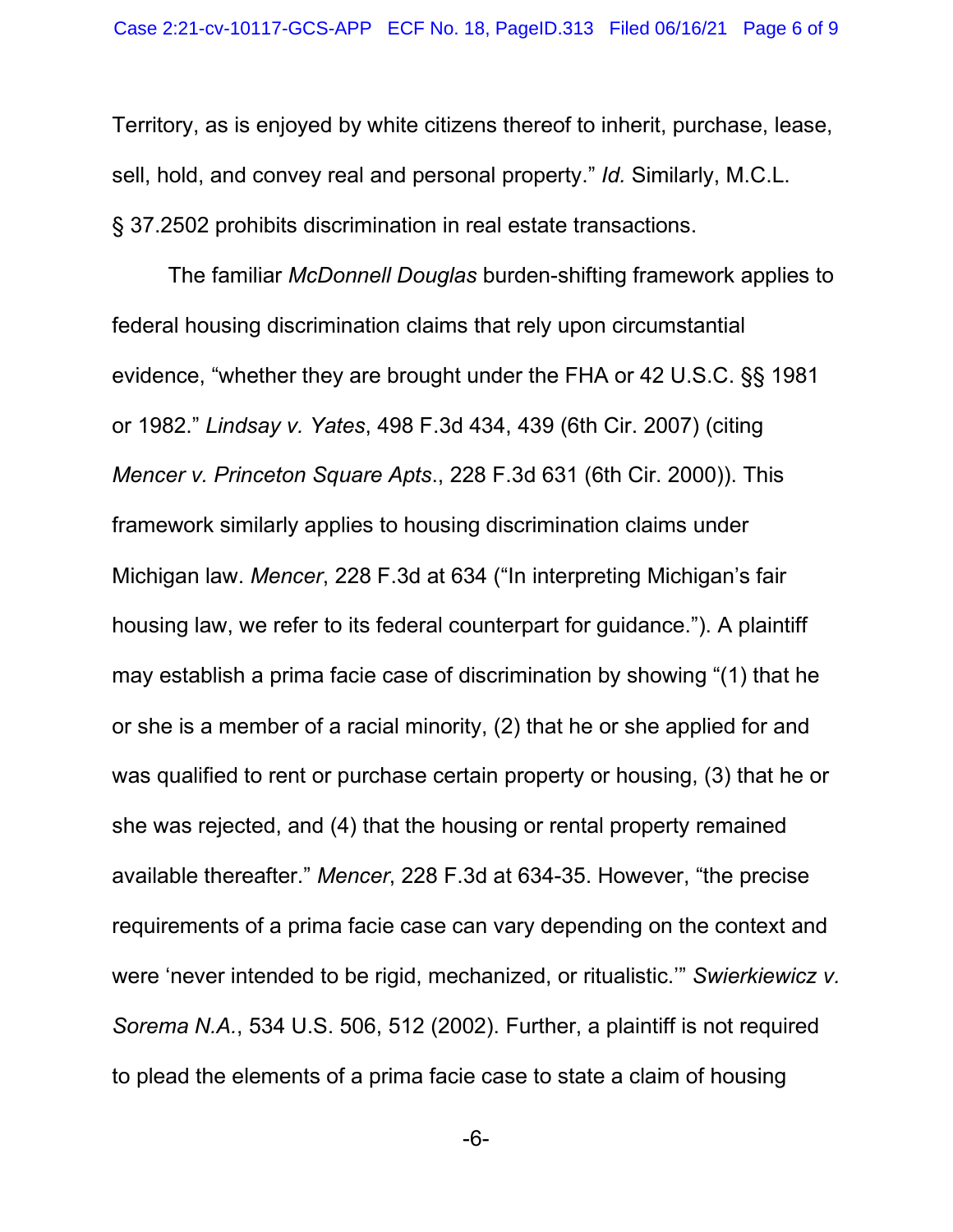discrimination. *Lindsay*, 498 F.3d at 439. This is because the *McDonnell Douglas* prima facie case "is an evidentiary standard, not a pleading requirement." *Swierkiewicz*, 534 U.S. at 510; *see also Lindsay*, 498 F.3d at 439. Rather, consistent with the standard set forth in *Twombly* and *Iqbal*, Plaintiffs must allege sufficient factual content from which the court may reasonably infer that Defendants discriminated against them. *See Keys v. Humana, Inc.*, 684 F.3d 605, 610 (6th Cir. 2012).

Defendants argue that Plaintiffs cannot state a claim for housing discrimination because they never made an offer to purchase the property and, therefore, cannot establish a prima facie case. As discussed above, however, Plaintiffs need not plead the elements of a prima facie case in order to state a claim for housing discrimination. Moreover, the FHA broadly prohibits discrimination and does not require the making of an offer to state a claim. *See* 42 U.S.C. § 3604. The FHA "prohibit[s] all forms of discrimination, sophisticated as well as simple-minded, and thus disparity of treatment between whites and blacks, burdensome application procedures, and tactics of delay, hindrance, and special treatment" all are forbidden. *McDonald v. Verble*, 622 F.2d 1227, 1234 (6th Cir.1980) (citation omitted); *see also Dickinson v. Zanesville Metro. Hous. Auth.*, 975 F. Supp.2d 863, 873 (S.D. Ohio 2013) ("[T]he FHA recognizes that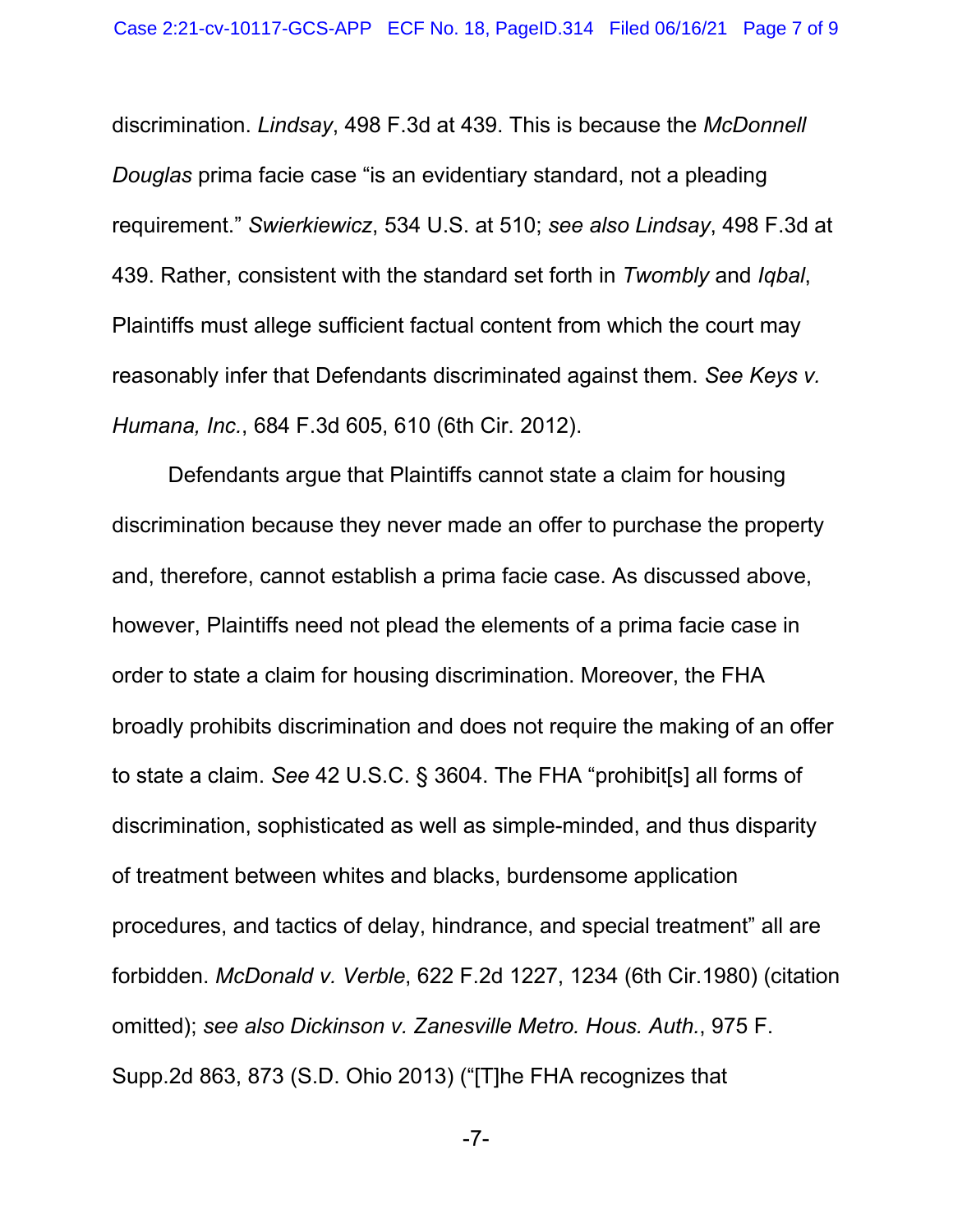decisionmakers can discriminate against applicants long before they reach the point of deciding whether to accept an application."); *Darby v. Heather Ridge*, 806 F. Supp. 170, 175 (E.D. Mich. 1992).

The Franklins allege that Defendants discouraged them from putting in an offer by misrepresenting that the seller would only accept a higher cash offer with no inspection. The seller ultimately accepted \$300,000 from a white buyer who obtained a mortgage loan and an inspection. Accepting these allegations as true, as the court must at this stage, Plaintiffs have sufficiently alleged that they were treated less favorably and dissuaded from making an offer because of their race, which is prohibited by the FHA. Indeed, the accompanying regulations state that the FHA prohibits a person from "*[d]iscouraging* any person from inspecting, purchasing or renting a dwelling because of race. . . ." 24 C.F.R. § 100.70(c)(1) (emphasis added).

Defendants' remaining arguments rely on affidavits and other evidence they have submitted. For example, they argue that Plaintiffs did not make an offer because the house needed too much work, their proposed offer would not have been accepted because it was insufficient, and Beaudin did not have any knowledge of their race. Under a Rule 12(b)(6) standard, the court reviews the sufficiency of the complaint and

-8-